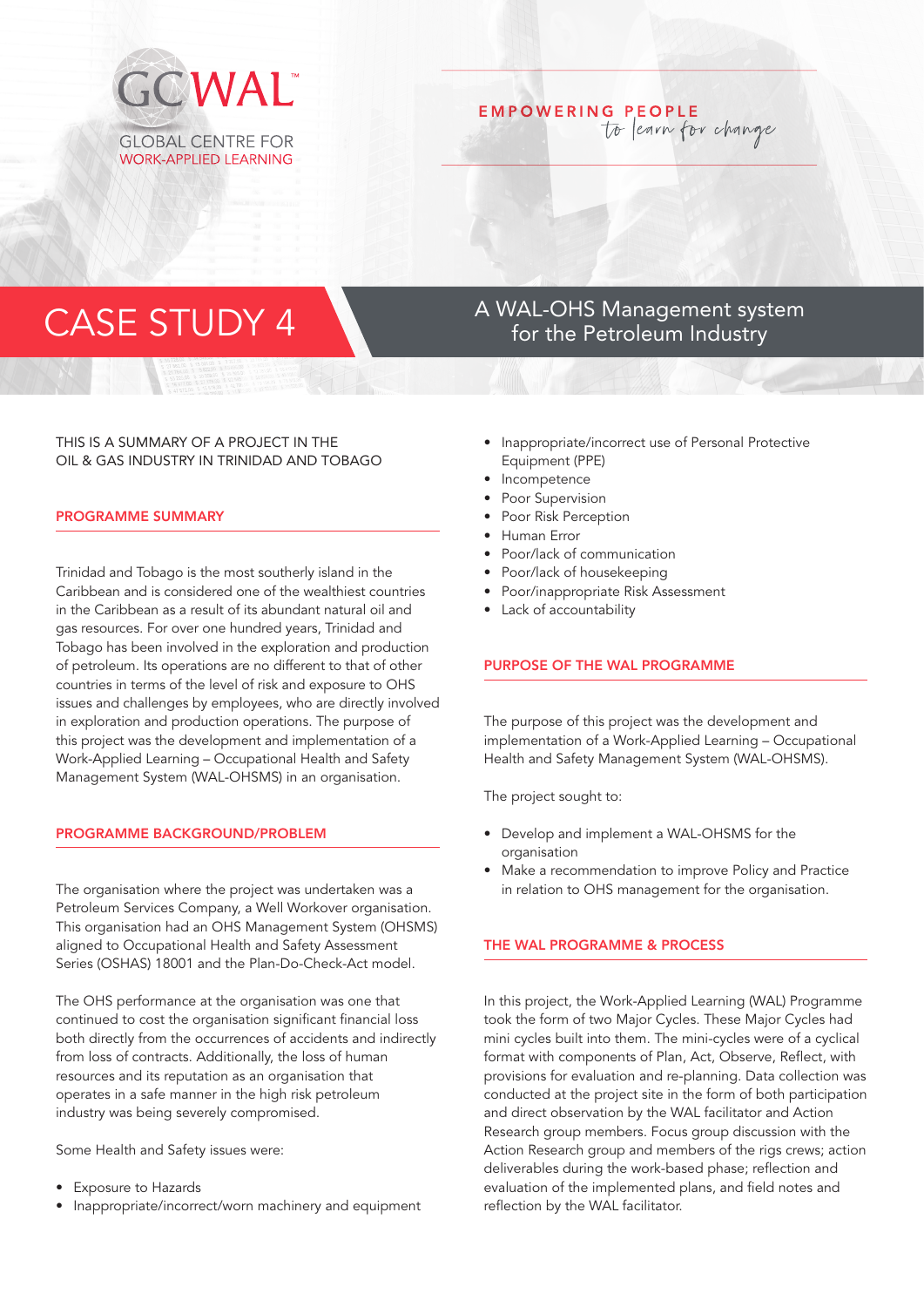A key component of the validation process was the Validation Committee (VC) meetings which were conducted at the end of Major Cycle 1, the middle of Major Cycle 2 and the end of Major Cycle 2.

The Action Research (AR) group consisted of four members from the company and the WAL facilitator. The Validation Committee comprised six members of senior and middle management including the owner and Managing Director. Other key operations personnel were invited to the VC meetings as guests.

# THE DESIGN STAGE

The planning and design stage was as follows:

- 1. To seek support from the project site, approval for the development and implementation of the WAL-OHSMS for the organisation;
- 2. The establishment of an Action Research Group made up of relevant personnel in the organisation who were interested in this project and its significance; and
- 3. The establishment of a Validation Committee comprising representatives of the organisation (based on recommendations from the AR Group).

The phases and related elements of the planning and design

| <b>PHASE 1:</b>                                                                                                                                                                                                                                                                        | <b>PHASE 2:</b>                                                                                                                                                                                                                                   | <b>PHASE 3:</b>                                                                                                                                                                                                            |
|----------------------------------------------------------------------------------------------------------------------------------------------------------------------------------------------------------------------------------------------------------------------------------------|---------------------------------------------------------------------------------------------------------------------------------------------------------------------------------------------------------------------------------------------------|----------------------------------------------------------------------------------------------------------------------------------------------------------------------------------------------------------------------------|
| Support from                                                                                                                                                                                                                                                                           | Establishment                                                                                                                                                                                                                                     | Establishment                                                                                                                                                                                                              |
| the Client                                                                                                                                                                                                                                                                             | of the AR                                                                                                                                                                                                                                         | of the Validation                                                                                                                                                                                                          |
| Organisation                                                                                                                                                                                                                                                                           | Group                                                                                                                                                                                                                                             | Committee                                                                                                                                                                                                                  |
| Determining<br>who should be<br>contacted<br>Contacting<br>relevant persons<br>Briefing of<br>relevant persons<br>on an individual<br>hasis<br>Briefing of<br>relevant persons<br>on a group basis<br>Obtaining<br>documented<br>approvals and<br>support to<br>conduct the<br>project | Selecting<br>of potential<br>AR Group<br>members<br>Contacting<br>potential<br>AR Group<br>members<br><b>Briefing</b><br>selected<br>AR Group<br>members<br>Obtaining<br>documented<br>approval<br>and support<br>from the<br>AR Group<br>members | Selecting of<br>potential VC<br>members<br>Contacting<br>potential VC<br>members<br><b>Briefing</b><br>selected VC<br>members<br>Obtaining<br>$\bullet$<br>documented<br>approval<br>and support<br>from the VC<br>members |

# The selection of the Action Research Group and Validation Committee members was influenced by the organisational culture of the project site and the protocols and hierarchy of the organisation.

#### THE IMPLEMENTATION STAGE

The implementation stage was made up of two Major Cycles with mini cycles and two knowledge workshops at the beginning of each Major Cycle. The duration of the first Major Cycle was 8 months and resulted in the development of the WAL-OHSMS. This Major Cycle also consisted of 15 mini cycles and 16 Action Research group meetings.

The second Major Cycle lasted for 11 months which involved the implementation and evaluation of the WAL-OHSMS throughout two implementation phases. This cycle consisted of 17 mini cycles and 18 Action Research group meetings.

Coming out of the Action Research group meetings, the Action Research group members went back to their respective departments during the Work-Based phase, where they engaged with personnel in their departments (Learning Teams). There was continued evaluation throughout the mini cycles and validation exercises. Validation Committee meetings were conducted at the end of each Major Cycle. All plans, actions, observations, reflections and re-plans were documented as the chain of evidence.

#### PERFORMANCE OUTCOMES

Performance outcomes included:

- Development and implementation of an OHSMS to address the OHS issues and challenges
- Enhanced commitment by employees to the organisation
- Appreciation of the effectiveness of WAL
- Improve accountability by Middle Management

#### PROJECT OUTCOMES

The accidents statistics prior to the development and implementation of the WAL-OHSMS were compared to the statistics after its implementation. It was found that there was a total of 49 accidents over the previous period, and at the end of the project, after the implementation of the WAL-OHSMS, there was only one minor accident that was not a lost time accident.

Since the occurrence of accidents and the related statistics were used as a measure of effectiveness and success, it was determined that the WAL approach worked in the WAL-OHSMS design, implementation and evaluation of a WAL-OHSMS and change was achieved, consistent with the WAL approach.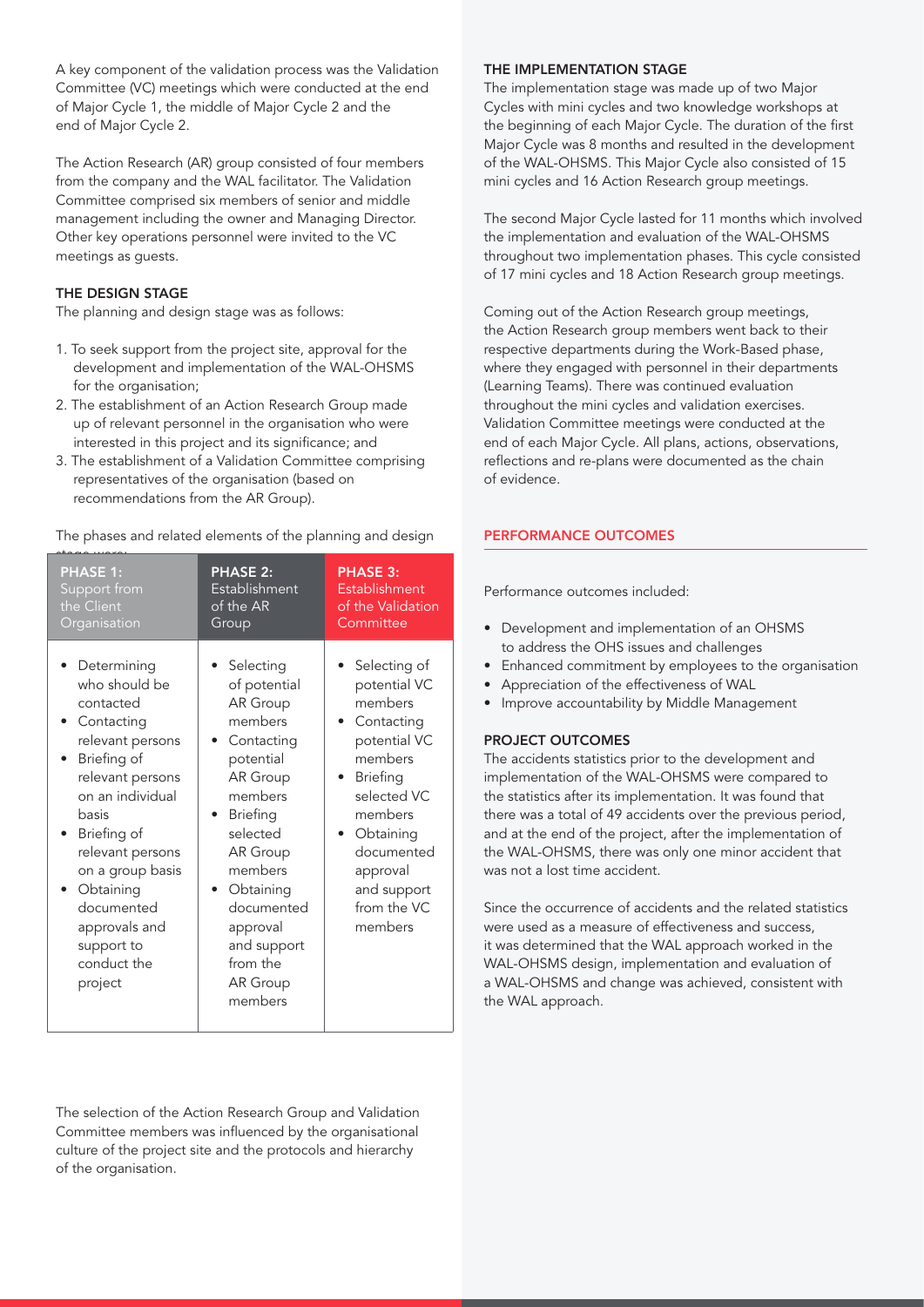Based on the components that are considered fundamental for any OHSMS, the key components that comprised the final WAL-OHSMS were:

| <b>KEY COMPONENTS</b>                         | <b>DETAILS</b>                                                                                                                           |
|-----------------------------------------------|------------------------------------------------------------------------------------------------------------------------------------------|
| Policy and Procedure review                   | • Risk Assessment<br>• Toolbox Talk<br>• Personal Protective Equipment (PPE)                                                             |
| Human Resource                                | • Recruitment process<br>Employee database<br>Performance Assessment<br><b>OHS Awareness</b><br>• Reporting of Near Misses               |
| <b>Industrial Relations</b>                   | • Employee participation<br>Employee Feedback                                                                                            |
| Review and assessment of currently used OHSMS | • Accident Statistics                                                                                                                    |
| <b>Procurement Process</b>                    | • Audit of Material and Equipment<br>• Enhanced procurement database                                                                     |
| Management Commitment                         | • Validation Committee                                                                                                                   |
| Employee Buy-in                               | • Accident Investigation Team<br>Rig Move Safety Team<br>• Safety Audit Team<br>Recruitment / Interview Panel                            |
| Training                                      | • Supervisory Training<br>Training of Operational Personnel<br>Refresher Training<br>- First Aid, CPR, Emergency Medical Responder (EMR) |
| Rig site and Accommodations Assessment        | Risk Identification<br><b>Welfare Facilities</b>                                                                                         |